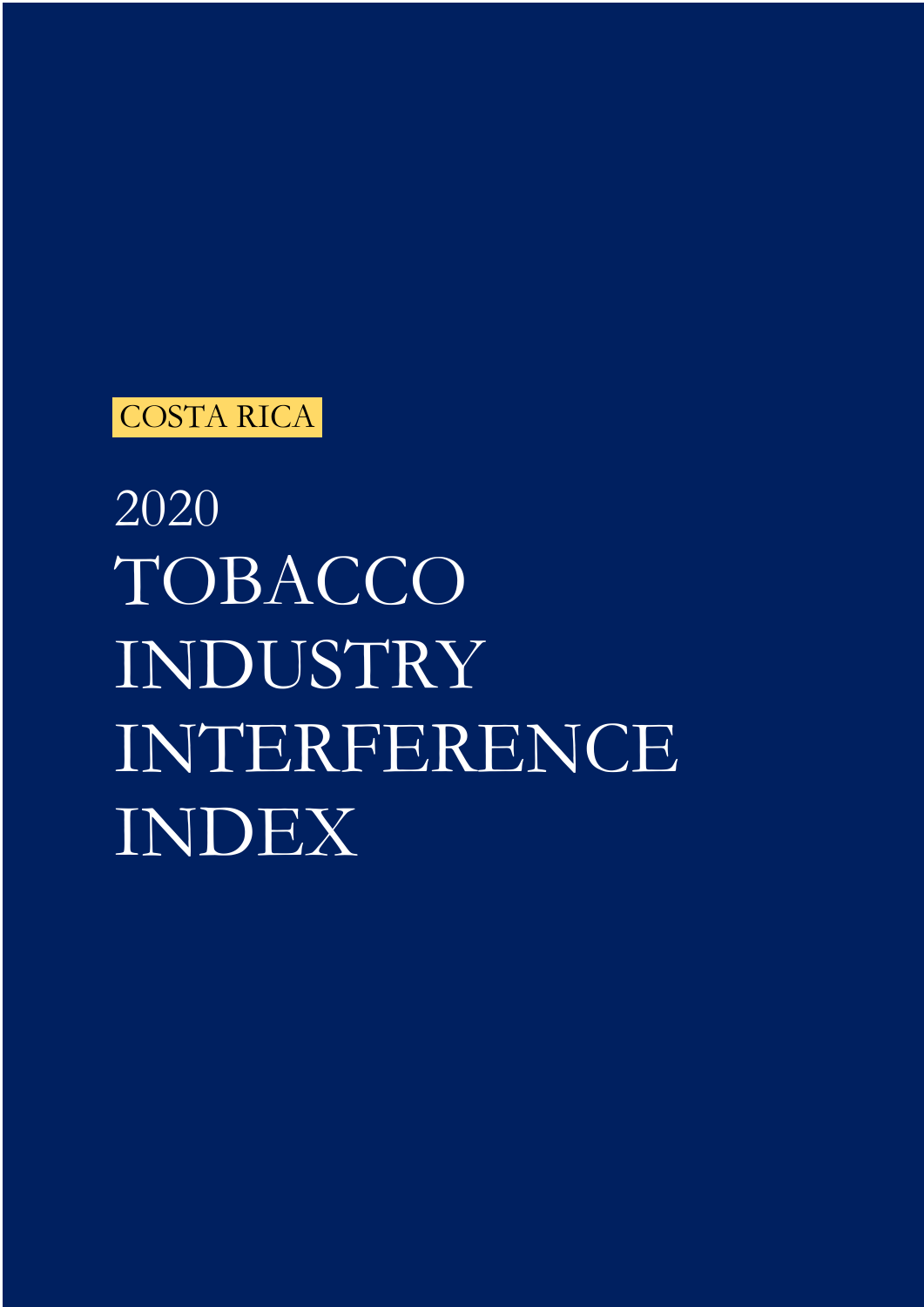# **Acknowledgements**

This report was conducted by National Antitobacco Network of Costa Rica (RENATA). Technical assistance was provided by the Global Centre for Good Governance in Tobacco Control (GGTC).

## **RENATA Directive Board**

Nydia Amador Teresa Arrieta Azalea Espinoza Tatiana Gamboa Gamboa Diego Montero Luis Walker

## **Local tobacco control community inputs**

Dr. Roberto Castro – Profesor Escuela de Salud Pública. Universidad de Costa Rica.

**Consultant** Ángel Damián Reyes Valenzuela

**Editorial and technical input:** Mary Assunta, Head of Global Research and Advocacy, GGTC

**Global Tobacco Industry Interference Index** is a global survey of how public health policies are protected from the industry's subversive efforts, and how governments have pushed back against this influence. The Tobacco Industry Interference Index was initiated by the South-East Asia Tobacco Control Alliance (SEATCA) as a regional report and with support from Bloomberg Philanthropies' Stopping Tobacco Organizations and Products (STOP), is part of a global publication of the Global Centre for Good Governance in Tobacco Control (GGTC) at the School of Global Studies in Thammasat University.

Costa Rica, San José, April 30th, 2020.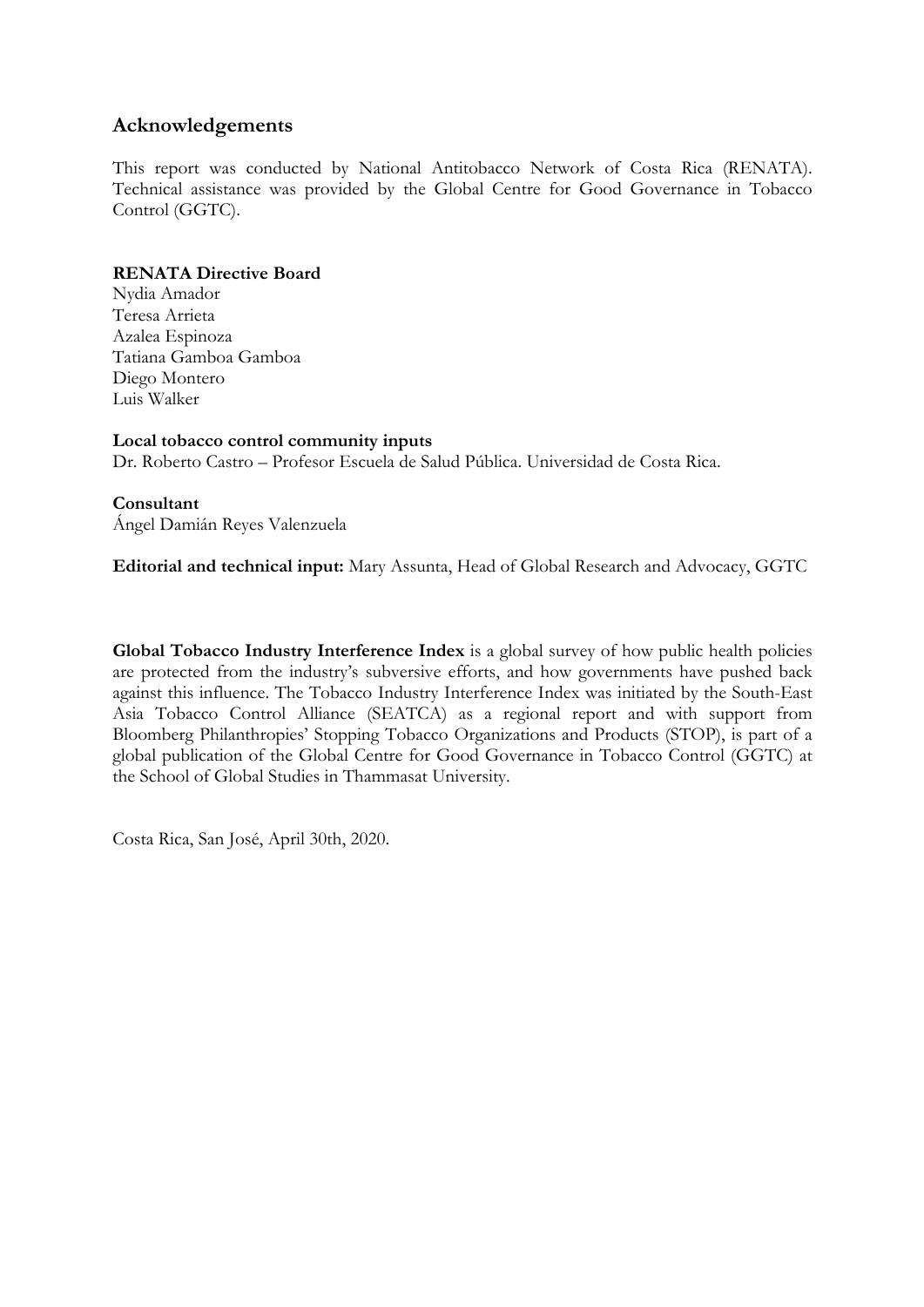

# **Background and Introduction**

As of 2017, the leading global risk factors causing early death and disability were high blood pressure and smoking.<sup>1</sup> Also, tobacco kills more than 8 million people each year, more than 7 million of those deaths are the result of direct tobacco use while around 1.2 million are the result of non-smokers being exposed to second-hand smoke.2 Tobacco is a major health threat in the world, including Costa Rica. As of 2015, 9.3% of deaths were attributable to tobacco in the country.3

The tobacco industry undermines the health care systems because of high costs for treating tobacco related diseases as well as its threat to households' budgets by diverting expenditure from food and basic needs to tobacco. The tobacco industry also works globally to block tobacco control policies and regulations in order to keep the industry profitable.

The World Health Organization Framework Convention on Tobacco Control (WHO FCTC) under general obligations in Article 5.3 requires that: "In setting and implementing their public health policies with respect to tobacco control, Parties shall act to protect these policies from commercial and other vested interests of the tobacco industry in accordance with national law."4

The Global Tobacco Industry Interference Index aims to document publicly available information of interference over the governments and their responses to these interferences based on the recommendations in Article 5.3 guidelines. This is the first report for Costa Rica to assess the government's effort to implement Article 5.3 guidelines. This report uses a questionnaire developed by the Southeast Asia Tobacco Control Alliance (SEATCA) where the

<sup>&</sup>lt;sup>1</sup> Global Burden of Disease 2017. Available here.

<sup>&</sup>lt;sup>2</sup> WHO Fact sheet: Tobacco. Available here.<br><sup>3</sup> Smoking in Costa Rica. Available here.

<sup>&</sup>lt;sup>4</sup> WHO Framework Convention on Tobacco Control. **Available here.**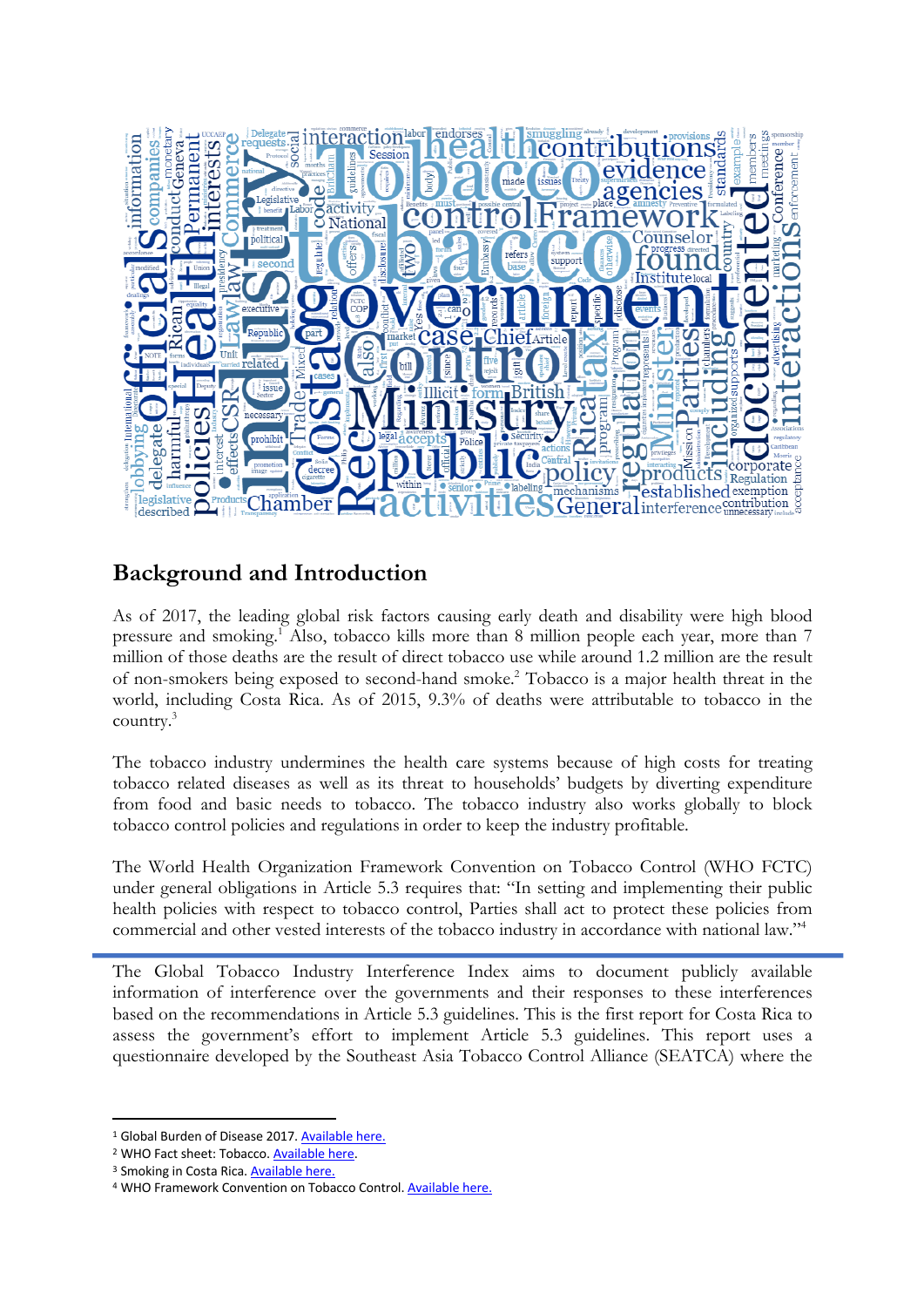lower the score, indicates the better the country's effort to protect itself from tobacco industry interference.

# **Summary Findings**

Costa Rica has an overall total score of 49 points.

# 1. **INDUSTRY PARTICIPATION IN POLICY DEVELOPMENT**

The government does not accept, support or endorse offers of assistance from the tobacco industry in setting or implementing public health policies. The Ministry of Health, who leads in the regulation of tobacco control, has managed to resist the tobacco industry's efforts to weaken marketing regulation and advertising.

However, the Mixed Commission Against Illicit Trade, an inter-ministerial body that, although it was created to fight against smuggling in general, the incorporation of industry representatives Tobacco companies (Chambers of Commerce) may threaten compliance with the Framework Convention on Tobacco Control and its guidelines in Costa Rica. The Mixed Commission Against Illicit Trade provides opportunities to participate in industry-initiated anti-smuggling campaigns and lobby to under-mine the advances in the regulation and control of tobacco in the country.

#### 2. **INDUSTRY CSR ACTIVITIES**

Regarding the participation of government officials in corporate social responsibility activities organized by the tobacco industry or its representatives, the participation of both executive officers and local governments was documented. The tobacco industry carries out these activities to distance its image from the harmful nature of tobacco, they are public relations strategies that are being supported by the government with its mere assistance.

The assistance or support of government representatives (executive or local) positions tobacco companies as a benevolent industry, associating the authority and credibility of the authorities with the community or the media. For example, a PMI sponsored forum by the Costa Rica-American Chamber of Commerce (AmCham) on gender equality and women's labor where Vice Minister of the Ministry of Labor and Social Security was a panel speaker.

#### 3. **BENEFITS TO THE INDUSTRY**

The special treatment by the Executive and Legislative Power towards the tobacco industry was documented by protecting it during a tax reform where the sales tax (VAT) calculation excludes tobacco. In the same legislative exercise, he benefited from a special article for the lower calculation of the tax base and, on the other hand, with a tax amnesty, which was given to taxpayers in arrears with the State. This represents preferential treatment for defaulters, including the tobacco industry.

International travelers entering Costa Rica can bring in duty free 400 sticks of cigarettes, or 50 cigars or 500g of tobacco.

#### 4. **UNNECESSARY INTERACTION**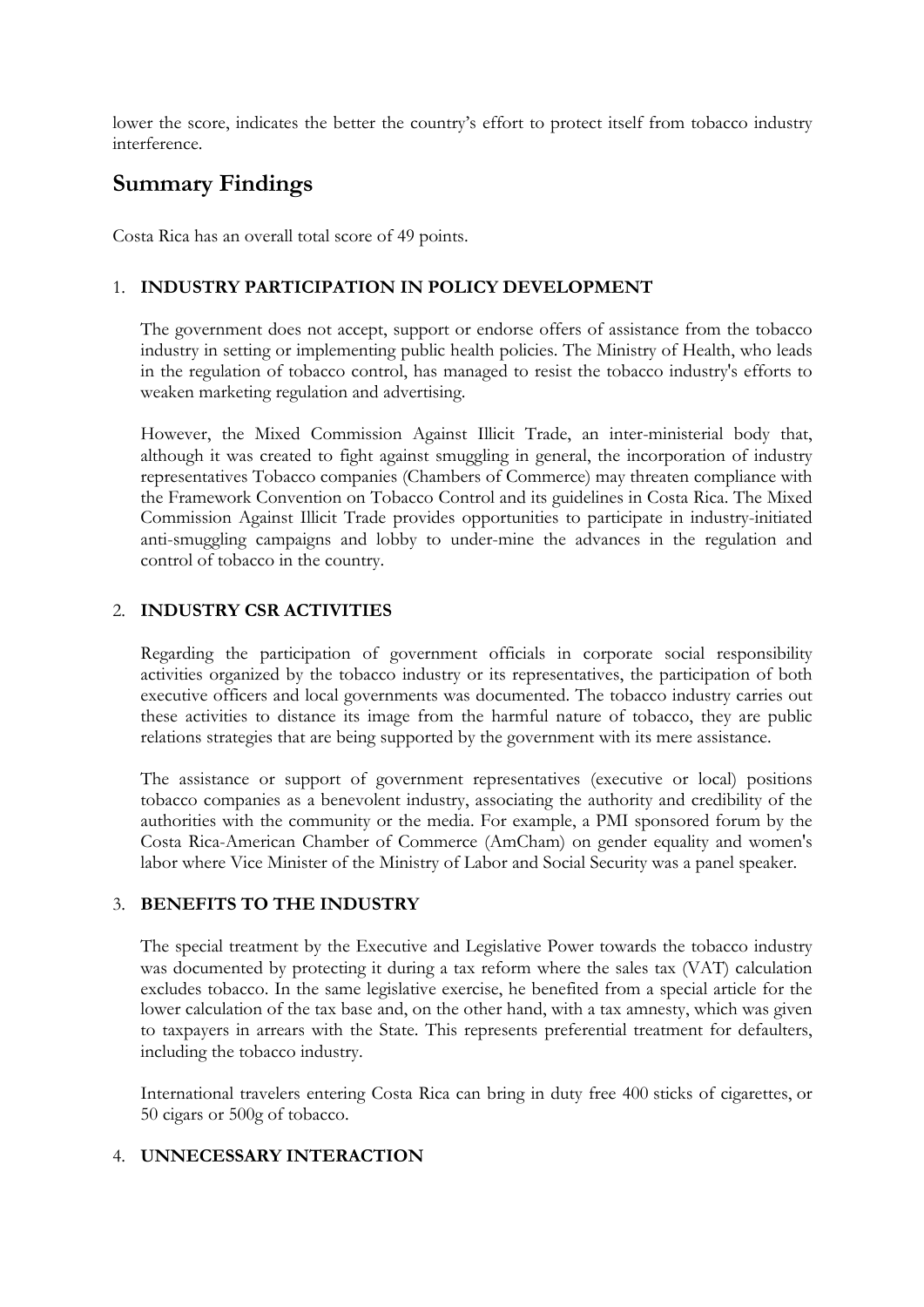The interaction of the tobacco industry through its representatives was documented, both in social events and technical assistance in training on smuggling issues, for example, donations to government agencies dedicated to fiscal issues. The unnecessary interactions of the tobacco industry create an image of partner or ally that weakens the separation of private interests in public institutions, as this will facilitate their interference in the establishment of tobacco regulation and control policies.

#### 5. **TRANSPARENCY**

It was documented that the government does not have established mechanisms to hold its officials accountable for the interactions and meetings they have with the tobacco industry. Pressures from the tobacco industry regarding the regulation of cigarette advertising on the presidency and ministries were documented. The lack of transparency opens up opportunities for the industry to lobby for postponement of the directive on pack display ban and the exemption for sales tax for tobacco. But the interaction of representatives of the industry with the Minister of Health, who is attached to the provisions of article 5.3 of the FCTC, also makes the National Anti-Smoking Network participate as an observer.

## 6. **CONFLICT OF INTEREST**

No evidence of tobacco industry interference events related to the conflict of interest was found.

#### 7. **PREVENTIVE MEASURES**

The Costa Rican government does not have a mechanism to prevent tobacco industry interference in tobacco control policies. There are no official mechanisms for accountability for meetings and lobbying, there is no code of conduct with established standards or procedure for inter-acting with the tobacco industry, there are no programs to educate on the Framework Convention on Tobacco Control in government agencies, and there is no policy for the rejection or prohibition of acceptance of any contribution or gift from the tobacco industry or its representatives. The implementation of corrective actions on these four aspects would strengthen the performance of government agencies in the field of tobacco control and reduce interference from the tobacco industry.

# **Recommendations**

There is important progress in tobacco regulation in the country. Many countries in the Americas region still face great challenges in tobacco control and regulation. As the tobacco industry produces alternative tobacco products and creates new mechanisms to position them in the market, governments must strengthen their state institutions (not influenced by IT or its representatives) and prepared to protect the population. Based on the aforementioned indicators, and taking into account that there is a fundamental and irreconcilable conflict between the interests of the tobacco industry and the interests of public health policies, the following is recommended to be developed by the Ministry of Health, through the Tobacco Control Program and in coordination with other institutions in the corresponding sectors.

a) Create a code of conduct with minimum standards for the interaction of government officials with the tobacco industry in accordance with the provisions of Article 5.3 of the Framework Convention on Tobacco Control and its guidelines.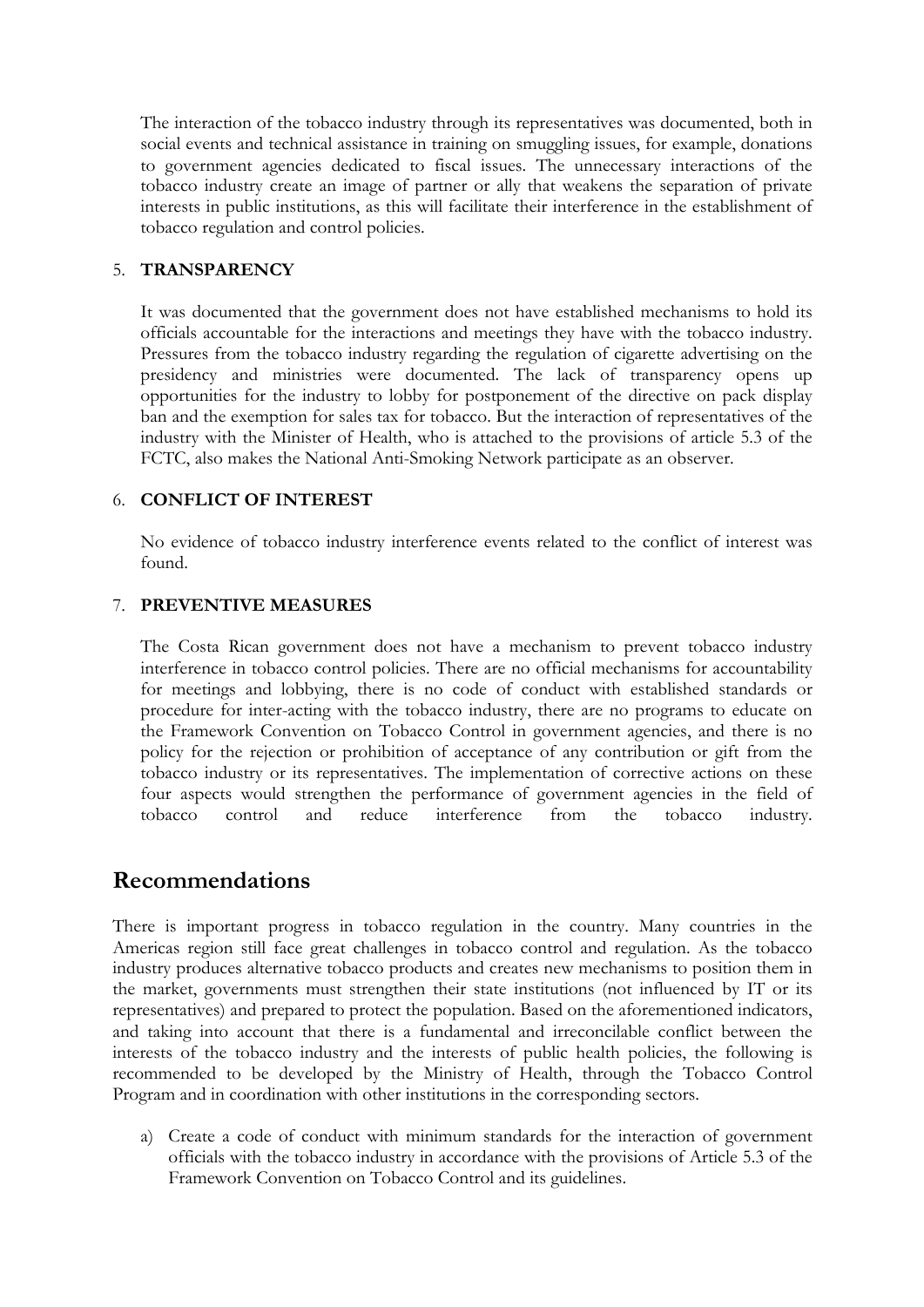- b) Have a National Plan for Tobacco Control with intersectoral and civic society participation, which considers within the strategic actions the promotion and (or) awareness-raising directed at all public powers on the Framework Convention for Tobacco Control and article 5.3.
- c) Establish a transparent official mechanism to record the interactions that government representatives have with the tobacco industry, in accordance with the provisions of Article 5.3 of the Framework Convention on Tobacco Control and its guidelines.
- d) Establish a policy to reject acceptance of any form of contribution or gift from the tobacco industry.
- e) Include in the strategic actions of the Observatory Surveillance and Intervention Strategies Health for compliance with Law No. 9028 (OVEIS) monitoring actions on implementing the tobacco industry to the detriment of Article 5.3.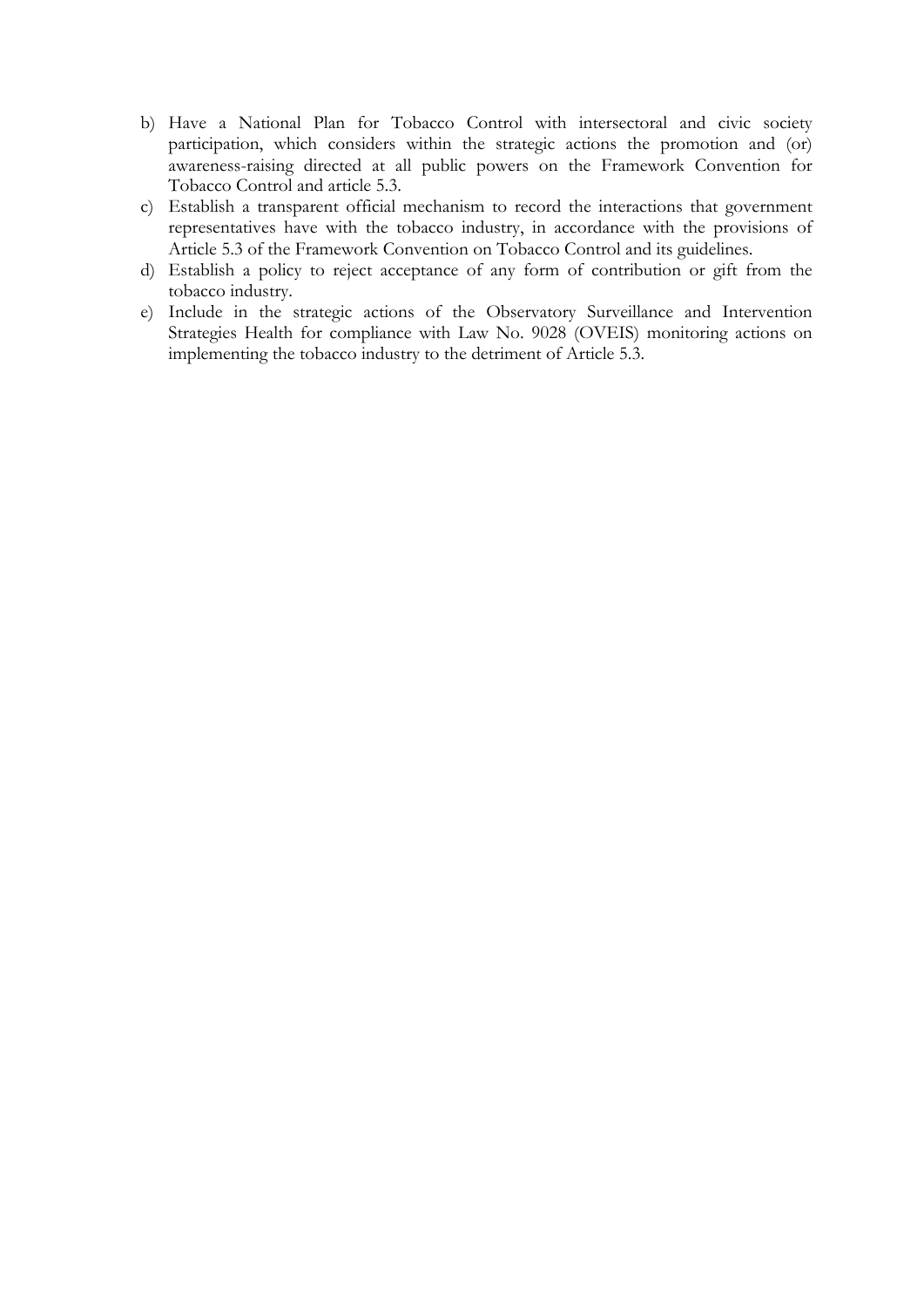# **Costa Rica: 2020 Tobacco Industry Interference Index**

# **Results and Findings**

|                                                                                                                                                                                                                                                                                                                                                                                                                                                                                                                                                                                                                                                                                                                                                                                    | 0            |  |  |  |   |  |  |  |  |  |  |
|------------------------------------------------------------------------------------------------------------------------------------------------------------------------------------------------------------------------------------------------------------------------------------------------------------------------------------------------------------------------------------------------------------------------------------------------------------------------------------------------------------------------------------------------------------------------------------------------------------------------------------------------------------------------------------------------------------------------------------------------------------------------------------|--------------|--|--|--|---|--|--|--|--|--|--|
| <b>INDICATOR 1: Level of Industry Participation in Policy-Development</b>                                                                                                                                                                                                                                                                                                                                                                                                                                                                                                                                                                                                                                                                                                          |              |  |  |  |   |  |  |  |  |  |  |
| The government <sup>5</sup> accepts, supports or endorses any offer for assistance<br>1.<br>by or in collaboration with the tobacco industry <sup>6</sup> in setting or<br>implementing public health policies in relation to tobacco control <sup>7</sup> (Rec<br>3.1)                                                                                                                                                                                                                                                                                                                                                                                                                                                                                                            | $\mathbf x$  |  |  |  |   |  |  |  |  |  |  |
| No evidence was found regarding the government accepting, supporting or endorsing offers of<br>assistance from the tobacco industry in setting or implementing public health policies.                                                                                                                                                                                                                                                                                                                                                                                                                                                                                                                                                                                             |              |  |  |  |   |  |  |  |  |  |  |
| In this particular case, evidence was found that the Ministry of Health, who led the issues of<br>tobacco control and regulation in the health field, did a good job of managing the tobacco<br>industry's demands on the severity of marketing regulation and advertising. <sup>89</sup>                                                                                                                                                                                                                                                                                                                                                                                                                                                                                          |              |  |  |  |   |  |  |  |  |  |  |
| The government accepts, supports or endorses policies or legislation<br>2.<br>drafted by or in collaboration with the tobacco industry. (Rec 3.4)                                                                                                                                                                                                                                                                                                                                                                                                                                                                                                                                                                                                                                  | $\mathbf{x}$ |  |  |  |   |  |  |  |  |  |  |
| Costa Rican government has set a legal framework for tobacco control and regulation as follows:<br>• General Law on Tobacco Control and its harmful effects on health (2012)<br>• Regulation to the General Law of Tobacco Control and its harmful effects on Health (2012)<br>• Regulation of labeling of tobacco products and their derivatives (2013)<br>• Commission for the regulation of the labeling of tobacco products (2018)<br>During the observation period of this report (2018-2019), was created the Commission for<br>Tobacco Products Labeling Regulation through a Ministry of Public Health decree (Resolution<br>1593). In this case, no evidence of tobacco industry interference was found in the creation and<br>approval of this resolution. <sup>10</sup> |              |  |  |  |   |  |  |  |  |  |  |
| The government allows/invites the tobacco industry to sit in<br>3.<br>government interagency/ multi-sectoral committee/ advisory group<br>body that sets public health policy. (Rec 4.8)                                                                                                                                                                                                                                                                                                                                                                                                                                                                                                                                                                                           |              |  |  |  | X |  |  |  |  |  |  |
| The tobacco industry channels its mechanisms of opinion, influence, lobbying and pressure<br>through the chambers of commerce in the country. For example, Philip Morris International and<br>British American Tobacco Central America & Caribbean are members of the Costa Rican-<br>American Chamber of Commerce (AmCham). The British American Tobacco Central America<br>& Caribbean is a member of the Costa Rican British Chamber of Commerce (BritCham), also,                                                                                                                                                                                                                                                                                                              |              |  |  |  |   |  |  |  |  |  |  |
| <sup>5</sup> The term "government" refers to any public official whether or not acting within the scope of authority as long as<br>cloaked with such authority or holding out to another as having such authority                                                                                                                                                                                                                                                                                                                                                                                                                                                                                                                                                                  |              |  |  |  |   |  |  |  |  |  |  |

<sup>6</sup> The term, "tobacco industry' includes those representing its interests or working to further its interests, including the State-owned tobacco industry.

<sup>7</sup> "Offer of assistance" may include draft legislation, technical input, recommendations, oversees study tour <sup>8</sup>https://www.nacion.com/el-pais/salud/empresarios-se-quejan-ante-salud-por/IBETF4SF4NF7BHI5ZIGKD4VQJI/story/ <sup>9</sup> https://www.crhoy.com/nacionales/empresarios-se-quejan-por-regulaciones-y-publicidad-antitabaco/

<sup>10</sup>http://www.pgrweb.go.cr/scij/Busqueda/Normativa/Normas/nrm\_texto\_completo.aspx?param1=NRTC&nValor1=1&nValor2=86917&n Valor3=113002&strTipM=TC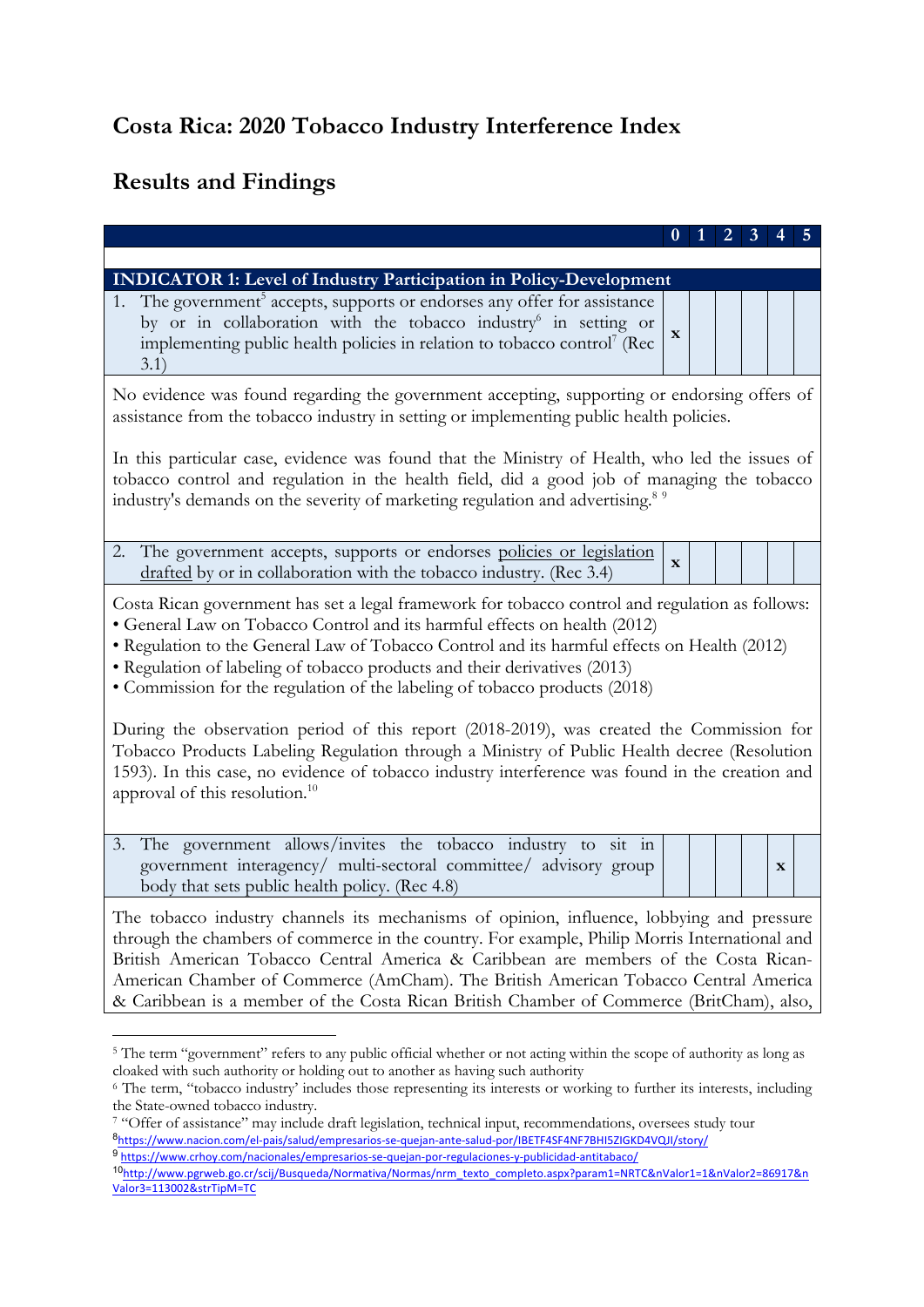#### **0 1 2 3 4 5**

holds the board second vice-presidency. As well, both tobacco companies are members of the Costa Rican Union of Chambers and Associations of the Private Business Sector (UCCAEP).<sup>11 12</sup> 13 14

It has been well documented that the tobacco industry tries to interfere at the regulatory and executive level in the Presidency of the Republic, the Legislative Assembly, the Ministry of Finance and the Ministry of Health.<sup>15</sup>

One case that could be documented is the Mixed Commission Against Illicit Trade. This commission was created in 2014 through the presidential decree No. 38410-MEIC-G-SP-S-H. It is represented by senior officials from five ministries and a prosecutor's office. In 2016, the government made a decree modification to add two members to the Commission: A representative of the Costa Rican Union of Chambers and Associations of the Private Business Sector (UCCAEP) and A representative of the Costa Rican-American Chamber of Commerce (AmCham). Additionally, a Technical Committee was created where two chairs were also reserved for the two representatives of the chambers of industries.<sup>16 17</sup>

Although, this Commission does not have a normative or legislative character, five of its members can do so or influence their Ministries or the Governing Council (Economy, Health, Public Security, Agriculture and Finance). Some of the documented actions of this commission, in particular its tobacco industry representatives, include anti-smuggling campaigns, smuggling damages to health and training of officials. Furthermore, the participation of the Chambers represents an evident conflict of interest. <sup>18</sup> <sup>19</sup> <sup>20</sup> <sup>21</sup>

| 4. The government nominates or allows representatives from the tobacco<br>industry (including State-owned) in the delegation to the COP or other<br>subsidiary bodies or accepts their sponsorship for delegates. (i.e. COP | $\mathbf{x}$ |  |  |
|-----------------------------------------------------------------------------------------------------------------------------------------------------------------------------------------------------------------------------|--------------|--|--|
| 4 & 5, INB 4 5, WG) <sup>22</sup> (Rec 4.9 & 8.3)                                                                                                                                                                           |              |  |  |

The Costa Rican government delegation to the COP does not allow participation of the tobacco industry. Sponsorship for conference attendance was also not documented.

#### **Eighth Session of the Conference of the Parties to the WHO Framework Convention on**  Tobacco Control<sup>23</sup> Chief delegate:

http://www.who.int/fctc/cop/en/

<sup>11</sup> https://untobaccocontrol.org/impldb/wp-content/uploads/Costa\_Rica\_2018\_report.pdf

<sup>12</sup> https://www.amcham.cr/miembros/?cn-s=tobacco&cn-cat=

<sup>13</sup> http://britchamcr.com/en/en/

<sup>14</sup> https://www.uccaep.or.cr/index.php/about/camaras-asociadas.html

<sup>15</sup> http://www.rednacionalantitabaco.com/wp-content/uploads/2012/06/El-%C3%A9xito-de-la-industria-tabacalera-en-Costa-Rica.pdf

<sup>16</sup> http://reventazon.meic.go.cr/informacion/gaceta/2014/mayo/semana03/decreto38410.pdf

<sup>17</sup>http://www.pgrweb.go.cr/scij/Busqueda/Normativa/Normas/nrm\_texto\_completo.aspx?param1=NRTC&nValor1=1&nValor2=77288&n Valor3=0&strTipM=TC

<sup>18</sup> https://adiariocr.com/nacionales/conflicto-de-interes-en-comisiones-juntas-directivas-y-ministerios/

<sup>19</sup> https://www.hacienda.go.cr/noticias/15061-comision-mixta-contra-comercio-ilicito-intensifica-acciones-contra-la-ventade-mercancias-ilegales-en-el-pais

<sup>20</sup> https://www.hacienda.go.cr/noticias/15043-funcionarios-aduaneros-se-capacitan-en-temas-de-propiedad-intelectual <sup>21</sup> https://amcham.cr/en/amcham-se-une-a-lucha-contra-el-comercio-ilicito/

<sup>22</sup> Please annex a list since 2009 so that the respondent can quantify the frequency,

<sup>23</sup> https://www.who.int/fctc/cop/sessions/cop8/LOP\_Final.pdf?ua=1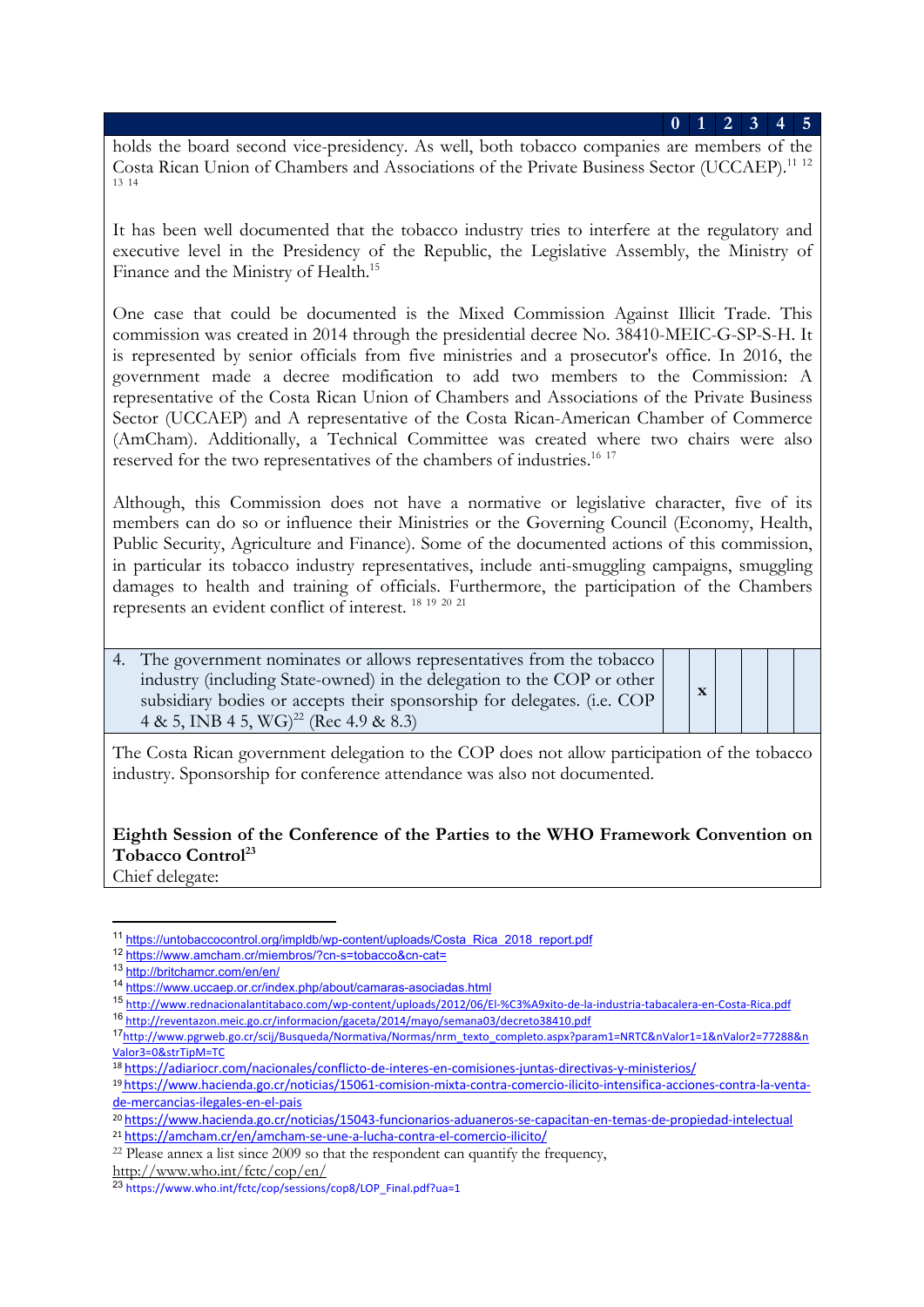**0 1 2 3 4 5**

Ms E. Whyte Gomez, Ambassador, Permanent Mission, Geneva, Deputy chief delegate:

Mr E. Solis Chacon, Tobacco Control Program Coordinator, Ministry of Health Delegate:

Ms M. Muñoz Zumbado, Minister Counselor, Permanent Misson, Geneva

Mr A. Peñaranda Zarate, Minister Counselor, Permanent Mission, Geneva

Ms D. Murillo Solis, Counselor, Permanent Mission, Geneva

Ms M. Castro Hernandez, Counselor, Permanent Mission, Geneva

Ms H. Fonseca Zamora, Tobacco control program, Ministry of Health

Ms V. Monge Viquez, Adviser, Ministry of Health

# **Seventh Session of the Conference of the Parties to the WHO Framework Convention on**  Tobacco Control<sup>24</sup>

Chief delegate

Mr C. Sánchez Morales, Counselor and Consul, Embassy of Costa Rica in the Republic of India Mr E. Quirós Salazar, Chargé d'affaires a.i., Embassy of Costa Rica in the Republic of India Deputy chief delegate

Dr. N. Amador Brenes, Head of the Office of Tobacco Affairs, Ministry of Health of Costa Rica

# **Sixth Session of the Conference of the Parties to the WHO Framework Convention on Tobacco Control25**

Chief delegate

Mr. P.C. Chen Wendorf, Minister Counselor, Consul General, Embassy, Moscow, Russian Federation

Delegate

Dr. N. Amador, Chief, Strategic Actions Impact Assessment Unit, Tobacco Control focal point, Ministry of Health

Dr. R. Castro, Chief, Unit for Permanent Analysis of the health situation, Surveillance Directorate, Ministry of Health

## **Fifth Session of the Conference of the Parties to the WHO Framework Convention on Tobacco Control26**

Chief delegate

Dr R. Castro-Córdoba, Chief, Unit for Permanent Analysis of the health situation, Surveillance Directorate, Ministry of Health

## **Third Conference Of The Parties To The Who Framework Convention On Tobacco Control Delegate (s)27 <sup>28</sup>**

Sr. F. Paredes Valverde, Ministry of Health

#### **INDICATOR 2: Industry CSR activities**

5. A. The government agencies or its officials endorses, supports, forms partnerships with or participates in so-called CSR activities organized by the tobacco industry. (Rec  $6.2$ )

<sup>24</sup> https://www.who.int/fctc/cop/cop7/FCTC\_Cover\_LOP.pdf

<sup>25</sup> https://apps.who.int/gb/fctc/PDF/cop6/FCTC\_COP6\_DIV1Rev1.pdf

<sup>26</sup> https://apps.who.int/gb/fctc/PDF/cop5/FCTC\_COP5\_DIV1\_Rev1.pdf

<sup>27</sup> https://apps.who.int/gb/fctc/PDF/cop4/COP4\_DIV\_Rev1.pdf

<sup>28</sup> https://apps.who.int/gb/fctc/PDF/cop3/COP3\_DIV\_2%20Rev2.pdf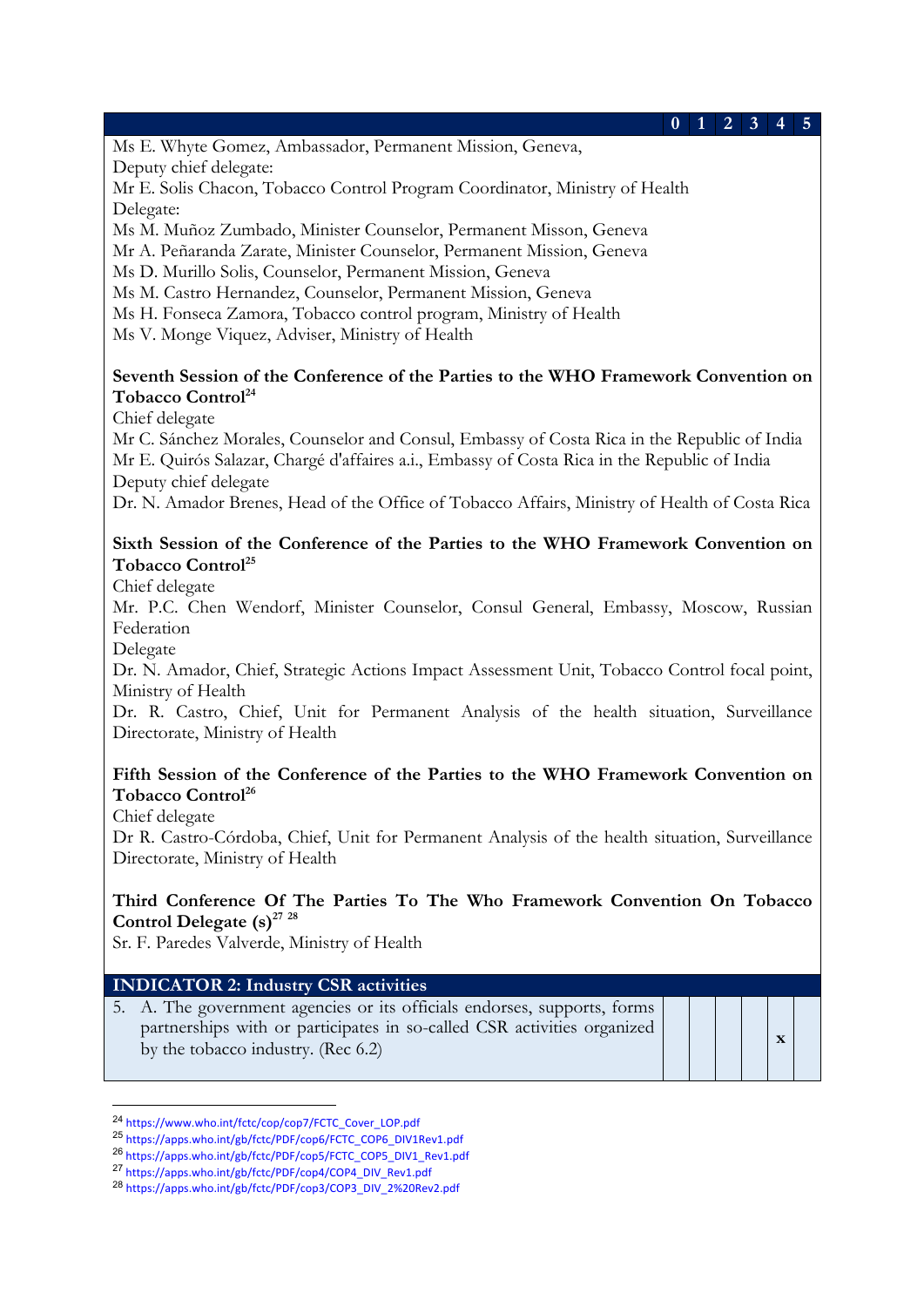|                                                                                     |  | $0 \mid 1 \mid 2 \mid 3 \mid 4 \mid 5$ |  |
|-------------------------------------------------------------------------------------|--|----------------------------------------|--|
| B. The government (its agencies and officials) receives contributions <sup>29</sup> |  |                                        |  |
| (monetary or otherwise) from the tobacco industry (including so-called              |  |                                        |  |
| CSR contributions). (Rec 6.4)                                                       |  |                                        |  |

Philip Morris International reported that in 2018 it carried out two corporate social responsibility activities with two non-governmental organizations (Hogar Siembra and World of Opportunities Foundation) for \$ 60,000.00. There is no public access CSR report for 2019. The British American Tobacco reported no activities in Costa Rica. There were also no reports of political contributions found in the country.30

A search was made on the areas of interest of the tobacco industry to carry out CSR activities (environment, disasters, education, poverty and empowerment of women) and two cases could be documented, one with the central government and the other with local governments.

In this sense, the identified activities are implemented through the chambers of commerce to which they belong, as previously described, they represent the TI interests.

In the first case, the Costa Rican-American Chamber of Commerce (AmCham) held a forum on gender equality and women's labor participation, focusing on PMI's internal corporate practices on this issue. The vice minister of the Ministry of Labor and Social Security, Natalia Álvarez and representatives of the National Institute for Women participated in this activity as panel speakers.<sup>31</sup> <sup>32</sup>

The second documented case concerns a CSR project between AmCham and PMI. The project "Building the best version of me" focuses on the integral development of women (200 participants) as entrepreneurs and people. It was implemented in collaboration with an NGO and had the support of four municipalities (Belén, Santa Ana, Escazú and San José).<sup>33</sup>

No evidence was found of contributions from the tobacco industry directly to the government, its agencies or government officials.

| <b>INDICATOR 3: Benefits to the Tobacco Industry</b>                                                                                                                                                                                                                |  |  |  |
|---------------------------------------------------------------------------------------------------------------------------------------------------------------------------------------------------------------------------------------------------------------------|--|--|--|
| 6. The government accommodates requests from the tobacco industry<br>for a longer time frame for implementation or postponement of $\vert$ .<br>tobacco control law. (e.g. 180 days is common for PHW, Tax increase<br>can be implemented within 1 month) (Rec 7.1) |  |  |  |

No evidence was found of accommodation of requests for a longer time frame to the tobacco industry by the government in the implementation of laws.

The legal and regulatory framework implemented in Costa Rica is:<sup>34</sup>

- General Law of Tobacco Control and its harmful effects on health in force since March (2012).
- Regulations to the General Law on Tobacco Control and its harmful effects on health June  $(2012).^{35}$

<sup>&</sup>lt;sup>29</sup> political, social financial, educations, community, technical expertise or training to counter smuggling or any other forms of contributions

<sup>30</sup> https://www.pmi.com/who-we-are/standards/transparency

<sup>31</sup> https://www.amcham.cr/amcham-celebro-foro-de-equidad-de-genero-para-promover-mas-participacion-laboral-de-las-mujeres/

<sup>32</sup> https://www.amcham.cr/amcham-foro-de-equidad-de-genero-busca-promover-una-mayor-participacion-laboral-de-las-mujeres/

<sup>33</sup> https://amcham.cr/proyecto/philip-morris-rse-2019/

<sup>34</sup> https://untobaccocontrol.org/impldb/wp-content/uploads/Costa\_Rica\_2018\_report.pdf

<sup>35</sup>

http://www.pgrweb.go.cr/scij/Busqueda/Normativa/Normas/nrm\_texto\_completo.aspx?param1=NRTC&nValor1=1&nValor2=72804&nVa lor3=89027&strTipM=TC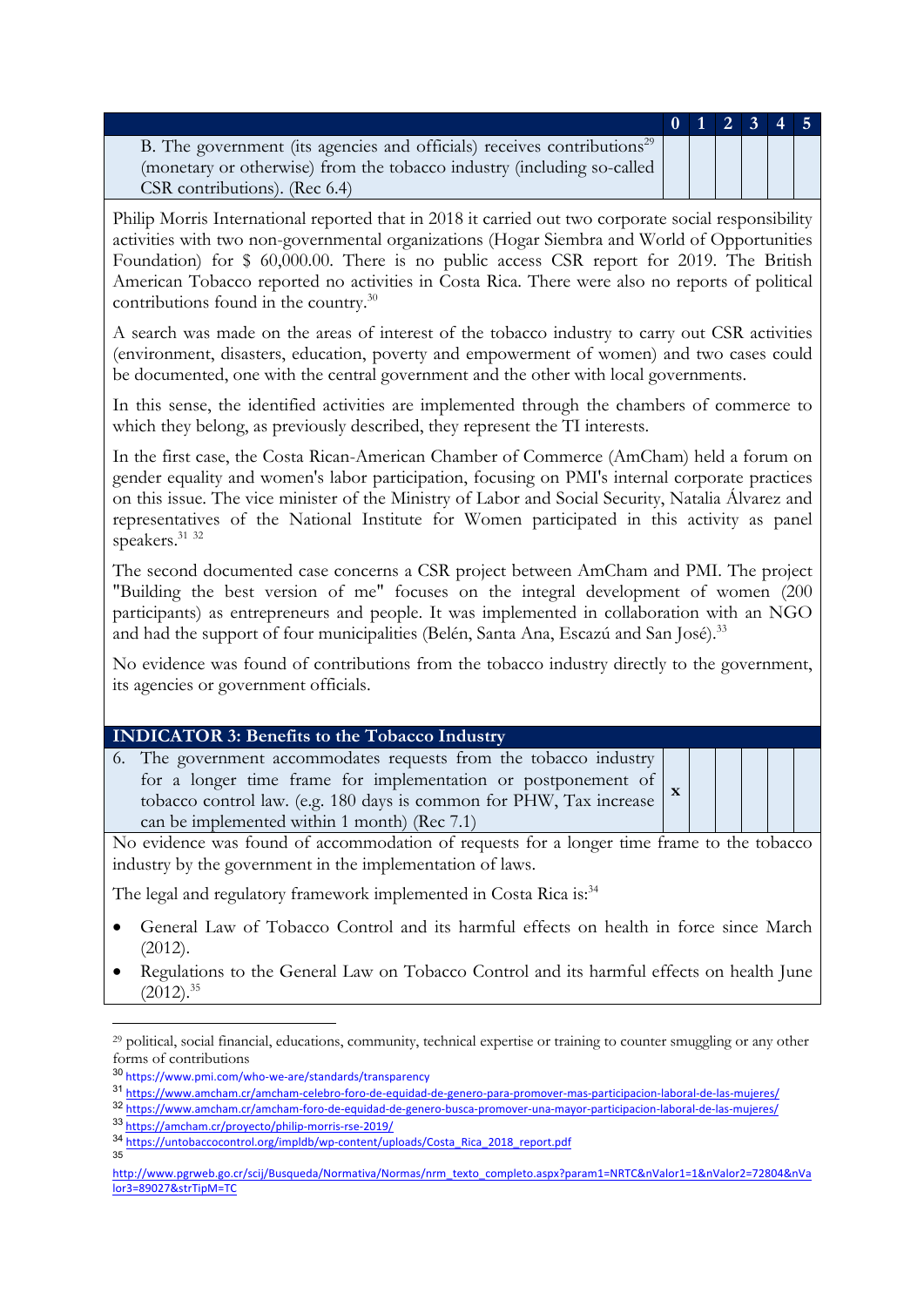## **0 1 2 3 4 5**

- Ministry of Labor DAJ-D-162-2012 scope of the law on smoking control in labor relations according to the law and regulations July (2012).
- Ministry of Security Directive 01-2013 DGFP Police Action Protocol in the application of the General Law of Tobacco Control and its harmful effects on health. (2013).
- Subscription to the Illegal Tobacco Trade Treaty (2013).
- Regulation of Labeling of Tobacco Products and its Derivatives (2013).<sup>36</sup>
- Ministry of Health DM5940 -2014 on ratification of the Illicit Trade Treaty (2014).
- Vice-Ministry of the Presidency DVMP-FRM-209-2015 on the draft approval of the Illegal Trade Protocol, file 19448. (2015)
- Draft law approving the protocol for the elimination of illicit trade in tobacco products, File No. 19,448, This bill was voted on in the Legislative Assembly (2016).
- Commission for the regulation of the labeling of tobacco products (2018)

| 7. The government gives privileges, incentives, exemptions or benefits to |  |  | $ -$ |  |
|---------------------------------------------------------------------------|--|--|------|--|
| the tobacco industry (Rec 7.3)                                            |  |  |      |  |

Two cases were documented in which the tobacco industry had privileges on the tax issue.

The first case refers to the approval and implementation of Law 9635, "Strengthening of public finances" (2018). In the case of tobacco, the law includes an exemption in which the tax base for the calculation of the sales tax (VAT) does not include the tax regulated in the General Law of Control of Tobacco and its Harmful Effects on Health. The documentation suggests that this exemption was established since the formulation of the bill and was not modified or discussed in the legislative assembly.37

The second documented case refers to Law 9036, "Transformation of the Institute of Agrarian Development (IDA) into the Institute of Rural Development (Inder), where a 2.5% tax is established on cigarettes made in the country with national and imported tobacco. This law also taxes alcoholic and carbonated beverages. By the end of 2018, these industries owed the Inder ₡45,636 million (\$ 79.3 million). "Strengthening of public finances" Law in 2018 included a tax amnesty for the total forgiveness of interests and part of the tax fines for taxpayers defaulting with the State. Although this amnesty was of general application, it is considered a privilege because it is applied to a specific tax, it was carried out in the midst of a fiscal crisis, the destination of the tax is for rural benefit and the tobacco industry should be fairly treated as Article 5.3 describes.38

International travellers entering Costa Rica can bring in duty free 400 sticks of cigarettes, or 50 cigars or 500g of tobacco. <sup>39</sup>

| <b>INDICATOR 4: Forms of Unnecessary Interaction</b>                                                                                                       |  |  |  |
|------------------------------------------------------------------------------------------------------------------------------------------------------------|--|--|--|
| 8. Top level government officials (such as President/ Prime Minister or<br>Minister <sup>40</sup> ) meet with/ foster relations with the tobacco companies |  |  |  |

<sup>36</sup>

http://www.pgrweb.go.cr/scij/Busqueda/Normativa/Normas/nrm\_texto\_completo.aspx?param1=NRTC&nValor1=1&nValor2=75275&nVa lor3=93278&strTipM=TC

<sup>37</sup> https://adiariocr.com/nacionales/productos-de-tabaco-esquivan-parte-del-iva/

<sup>38</sup> https://www.nacion.com/el-pais/servicios/cerveceras-tabacaleras-y-empresas-de-bebidas/55H5FJCFIVFWJOV2WP6CEGYKXQ/story/

<sup>39</sup> https://www.iatatravelcentre.com/CR-Costa-Rica-customs-currency-airport-tax-regulations-details.htm

<sup>40</sup> Includes immediate members of the families of the high-level officials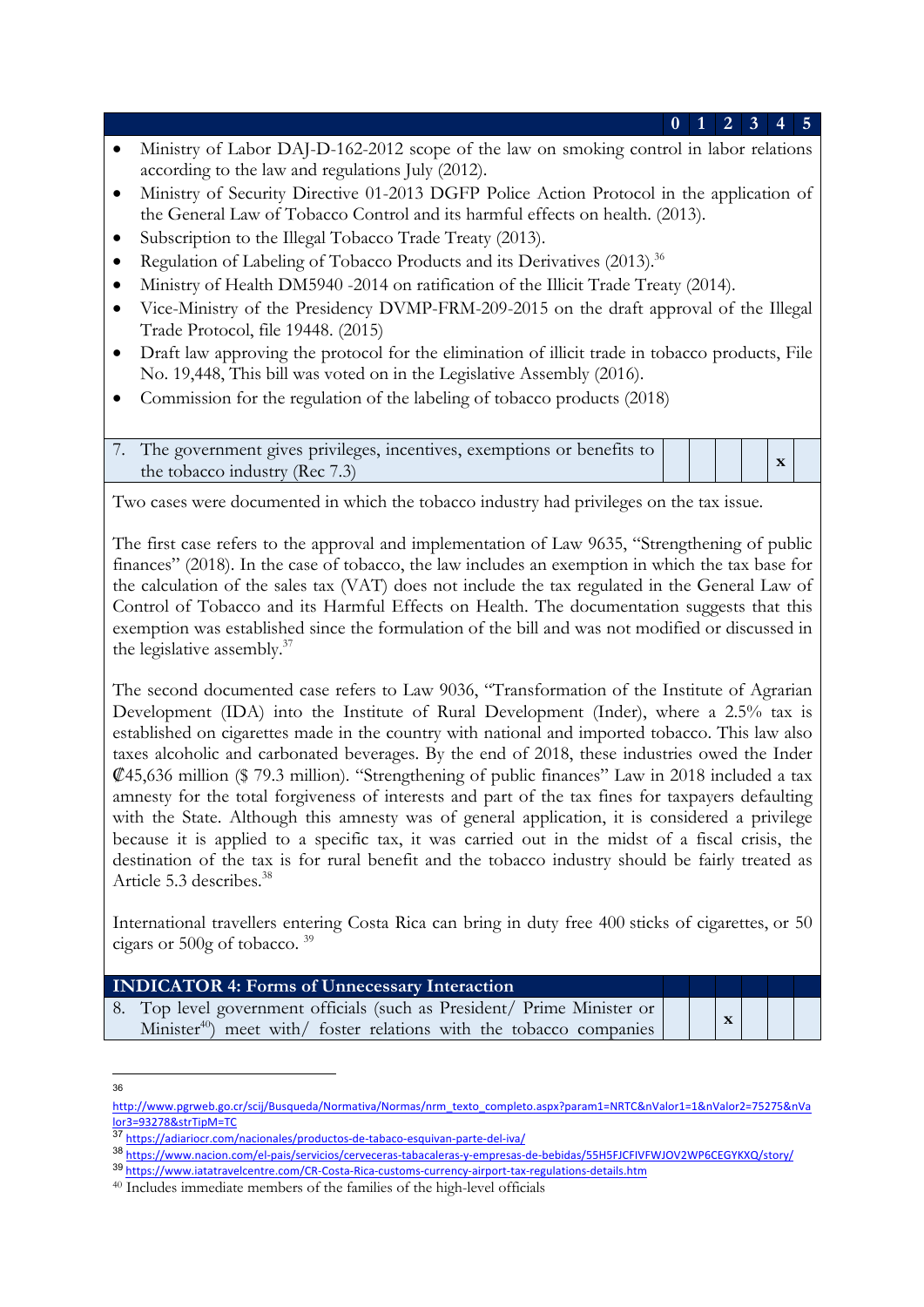|                                                                       |  | $0 \quad 1 \quad 2 \quad 3 \quad 4 \quad 5$ |  |
|-----------------------------------------------------------------------|--|---------------------------------------------|--|
| such as attending social functions and other events sponsored or      |  |                                             |  |
| organized by the tobacco companies or those furthering its interests. |  |                                             |  |
| (Rec 2.1)                                                             |  |                                             |  |

The Costa Rican-American Chamber of Commerce (AmCham)'s forum on gender equality and women's labor participation, is a private function of a corporation, PMI's internal corporate practices on this issue. The Vice Minister of Labor, Natalia Álvarez and representatives of the National Institute for Women's participation in this activity as panel speakers is a form of unnecessary interaction as described in Indicator No. 5.<sup>41 42</sup>

| 9. The government accepts assistance/ offers of assistance from the |  |  |  |
|---------------------------------------------------------------------|--|--|--|
| tobacco industry on enforcement such as conducting raids on tobacco |  |  |  |
| smuggling or enforcing smoke free policies or no sales to minors.   |  |  |  |
| (including monetary contribution for these activities) (Rec 4.3)    |  |  |  |

Interactions of the tobacco industry in assistance in relation to contraband searches were documented.

In the first case, the Costa Rica British Chamber of Commerce (BritCham) donated 20 Armor Life Lab brand bulletproof vests worth \$12,000 to the Ministry of Finance Control Police.43

The second case, the Costa Rica British Chamber of Commerce (BritCham) implements a program of kidnapping prevention, related to anti-corruption and anti-contraband directed at municipal police, penitentiaries and the Fiscal Control Police (PCF) by foreign experts.<sup>44</sup>

|                                                                                  | 10. The government accepts, supports, endorses, or enters into |  |  |  |  |  |  |  |  |
|----------------------------------------------------------------------------------|----------------------------------------------------------------|--|--|--|--|--|--|--|--|
| partnerships or agreements with the tobacco industry. (Rec 3.1)                  |                                                                |  |  |  |  |  |  |  |  |
| NOTE: This must not involve CSR, enforcement activity, or tobacco control policy |                                                                |  |  |  |  |  |  |  |  |
| development since these are already covered in the previous questions.           |                                                                |  |  |  |  |  |  |  |  |

No evidence was found on other types of alliances or agreements to those already documented in relation to corporate social responsibility and law enforcement activities.

**INDICATOR 5: Transparency**

|  |                                     |  |  | 11. The government does not publicly disclose meetings/interactions with |  |
|--|-------------------------------------|--|--|--------------------------------------------------------------------------|--|
|  |                                     |  |  | the tobacco industry in cases where such interactions are strictly       |  |
|  | necessary for regulation. (Rec 2.2) |  |  |                                                                          |  |

The most obvious mechanism of interaction between the tobacco industry and the government is the Mixed Commission Against Illicit Trade, as described on indicator 3, but also, it has been documented interactions that led to benefit on the tobacco industry.

**x**

In 2018, the Minister of Health resigned her position two months after having established a directive ordering the withdrawal of advertising, promotion and sponsorship of cigarette packs in supermarkets. The presidential statement informing this resignation indicated that it was due to health problems of the official. She denied this version a few months later and blamed tobacco companies and supermarkets for lobbying for her resignation.45

<sup>41</sup> https://www.amcham.cr/amcham-celebro-foro-de-equidad-de-genero-para-promover-mas-participacion-laboral-de-las-mujeres/

<sup>42</sup> https://www.amcham.cr/amcham-foro-de-equidad-de-genero-busca-promover-una-mayor-participacion-laboral-de-las-mujeres/

<sup>43</sup> https://www.larepublica.net/noticia/camara-de-comercio-britanico-costarricense-dona-chalecos-antibalas

<sup>44</sup> https://adiariocr.com/nacionales/policia-de-control-fiscal-recibe-donacion-de-britcham/

<sup>45</sup> https://semanariouniversidad.com/pais/exministra-de-salud-denuncia-que-presion-de-tabacaleras-la-saco-del-gobierno/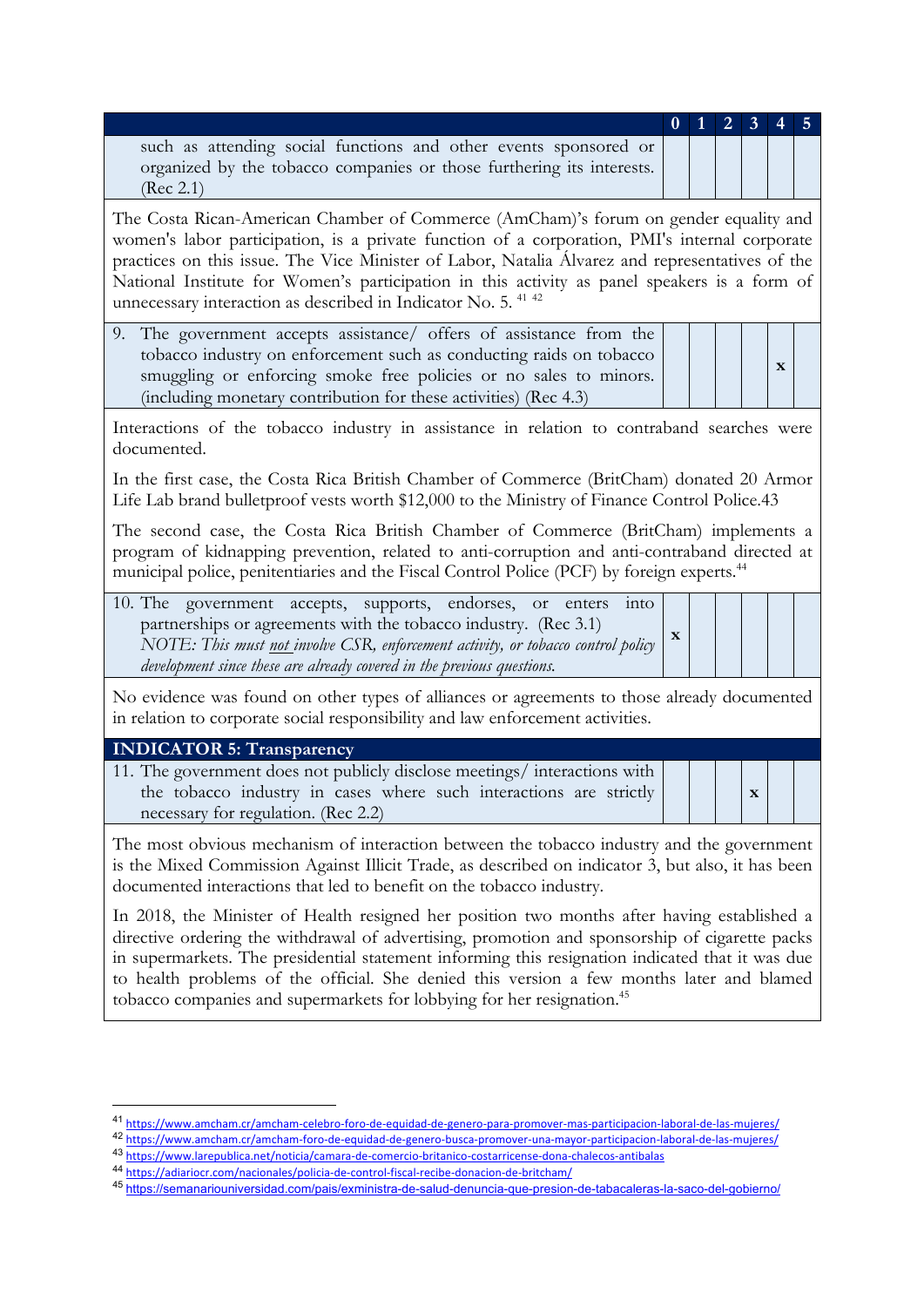**0 1 2 3 4 5** The president focused on affirming that he would sustain the validity of the directive and on appeals not to create news based on rumors. The newly appointed Minister of Health reaffirmed his commitment to tobacco control and regulation.<sup>46 47</sup>

The approval of the tax exemption on the calculation of the tax base for the calculation of the value added tax, arose from the presidency and was not modified or questioned in the legislative assembly. This suggests that both the presidency and the legislature do not publicly disclose the meetings or interactions they may have had with the tobacco industry which could have lobbied for the exemption, worth  $2,214$  million (UD\$5.7million) a year.<sup>48</sup>

12. The government requires rules for the disclosure or registration of tobacco industry entities, affiliated organizations, and individuals acting on their behalf including lobbyists (Rec 5.3)

**x**

**x**

**x**

The government has not established rules for the disclosure or registration of tobacco industry entities, affiliated organizations and individuals acting on their behalf.

| <b>INDICATOR 6: Conflict of Interest</b>                                |  |
|-------------------------------------------------------------------------|--|
| 13. The government does not prohibit contributions from the tobacco     |  |
| industry or any entity working to further its interests to political    |  |
| parties, candidates, or campaigns or to require full disclosure of such |  |
| contributions. (Rec 4.11)                                               |  |

There is no specific rule to prohibit contributions from the tobacco industry, but articles 124 and 125 of the Electoral Code regulate and prohibit the contributions of foreign natural persons and national and foreign legal persons.<sup>49</sup>

14. Retired senior government officials form part of the tobacco industry (former Prime Minister, Minister, Attorney General) (Rec 4.4) **<sup>x</sup>**

No evidence was found of retired or retired senior public officials forming part of the tobacco industry.

15. Current government officials and relatives hold positions in the tobacco business including consultancy positions. (Rec 4.5, 4.8, 4.10) **<sup>x</sup>**

No evidence was found of government officials and their families holding positions in the tobacco industry.

**INDICATOR 7: Preventive Measures** 

16. The government has put in place a procedure for disclosing the records of the interaction (such as agenda, attendees, minutes and outcome) with the tobacco industry and its representatives. (Rec 5.1)

The government does not have a mechanism to document or disclose records of interactions with the tobacco industry and its representatives. However, there is a draft bill to regulate lobbying in public administration. Since its formulation, there has been no progress to convert it into  $law<sup>50</sup>$ 

<sup>46</sup> https://www.nacion.com/el-pais/politica/ministro-de-salud-no-vamos-a-derogar-

la/PQHM6RVQ7BDMFNXOVCLPCK4VDQ/story/

<sup>47</sup> https://www.nacion.com/el-pais/politica/carlos-alvarado-afirma-que-directriz-

antitabaco/KM6L2LZHVRFVDBZE5ETWRNNJNY/story/

<sup>48</sup> https://adiariocr.com/nacionales/productos-de-tabaco-esquivan-parte-del-iva/

<sup>49</sup> https://www.tse.go.cr/pdf/normativa/codigoelectoral.pdf

<sup>50</sup> https://issuu.com/josuealfaro6/docs/proyecto\_de\_ley\_sobre\_lobby\_y\_gesti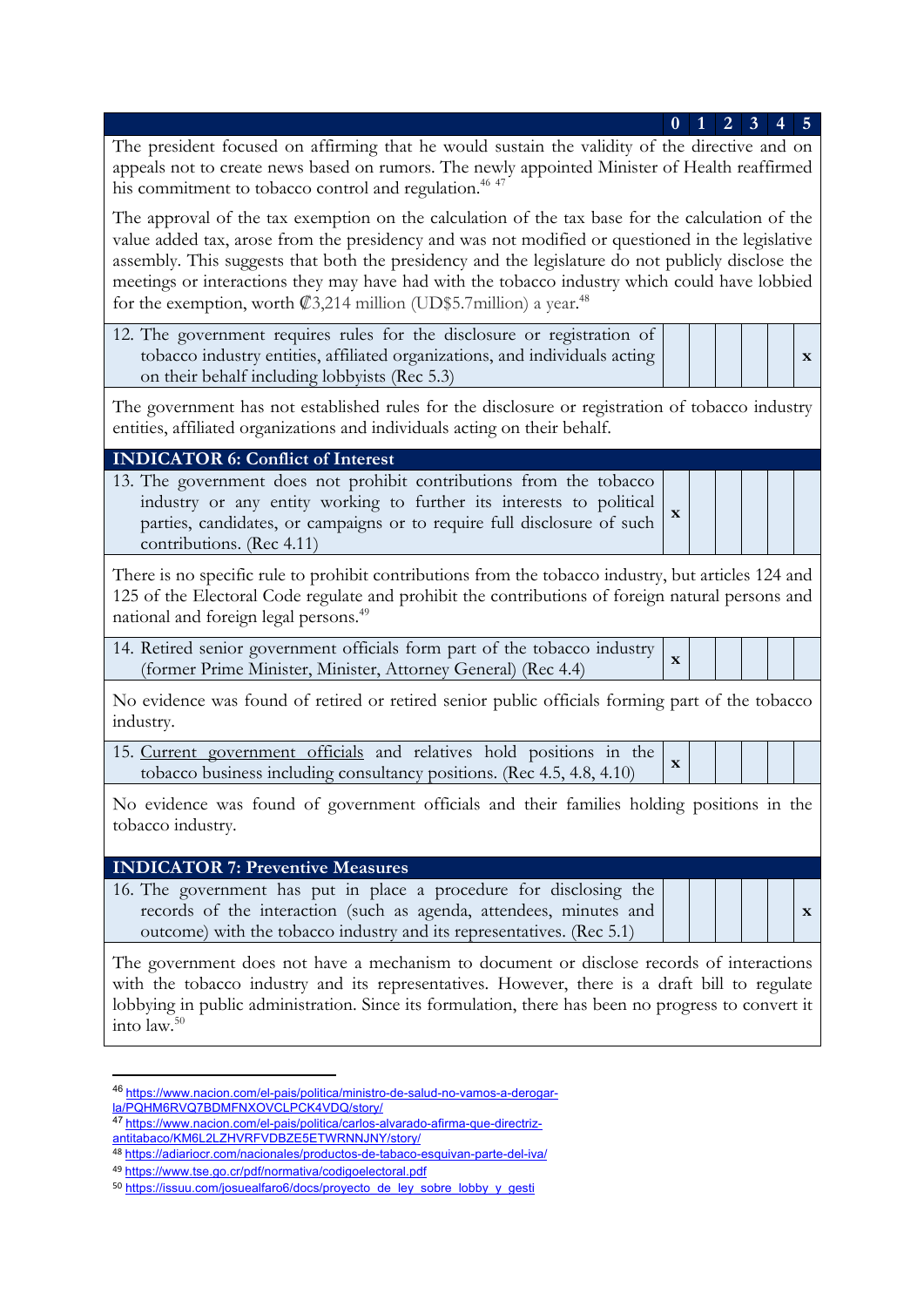|                                                                         |  | $0 \mid 1 \mid 2 \mid 3 \mid 4 \mid 5$ |  |
|-------------------------------------------------------------------------|--|----------------------------------------|--|
| 17. The government has formulated, adopted or implemented a code of     |  |                                        |  |
| conduct for public officials, prescribing the standards with which they |  |                                        |  |
| should comply in their dealings with the tobacco industry. (Rec 4.2)    |  |                                        |  |

The government has not formulated or implemented a code of conduct for public officials establishing the minimum standards that they must abide by when interacting with the tobacco industry.

Some agencies such as the Ministry of Finance have a code of ethics and conduct, however, this does not make any reference to the ministerial relationship with the tobacco industry.51

The latest report from Costa Rica on the implementation of the Framework Agreement refers to the intention of the Ministry of Health to implement a Code of Conduct for officials in the 2018-2022 administration, derived from holding a workshop for this purpose. No progress in creating the code has been done.52

| 18. The government requires the tobacco industry to periodically submit   |  |
|---------------------------------------------------------------------------|--|
| information on tobacco production, manufacture, market share,             |  |
| marketing expenditures, revenues and any other activity, including        |  |
| lobbying, philanthropy, political contributions and all other activities. |  |
| (5.2)                                                                     |  |

The government requests some categories of information:

For example, the Central Bank of Costa Rica requests production information for the construction of the Monthly Index of Economic Activity for the estimation of GDP. The tobacco industry is listed in Group C - Manufacturing, final regime: Food Products. It is not possible to access this information by specific products.<sup>53</sup>

The National Institute of Statistics and Censuses collects information on average household consumption expenditures, including tobacco, every five years.<sup>54</sup>

However, there is no requirement for the tobacco industry to provide information on their market share, marketing expenditures, revenues and any other activity, including lobbying and philanthropy.

19. The government has a program / system/ plan to consistently<sup>55</sup> raise awareness within its departments on policies relating to FCTC Article 5.3 Guidelines. (Rec 1.1, 1.2)



**x**

The government does not have a program, system, or plan to consistently raise awareness in its agencies about policies related to Article 5.3 Guidelines of the Framework Convention on Tobacco Control.

<sup>51</sup> https://www.hacienda.go.cr/docs/5b0c27aa4c871\_CODIGO%20DE%20BUEN%20GOBIERNO.pdf

<sup>52</sup> https://untobaccocontrol.org/impldb/wp-content/uploads/Costa\_Rica\_2018\_report.pdf

<sup>53</sup>https://gee.bccr.fi.cr/indicadoreseconomicos/Documentos/DocumentosMetodologiasNotasTecnicas/NOTA%20TECNICA%20 IMAE%20REFERENCIA%202012.pdf

<sup>54</sup> https://www.inec.cr/noticia/gasto-de-consumo-promedio-de-los-hogares-es-de-cl575-715-mensuales

<sup>&</sup>lt;sup>55</sup> For purposes of this question, "consistently" means: a. Each time the FCTC is discussed, 5.3 is explained. AND

b. Whenever the opportunity arises such when the tobacco industry intervention is discovered or reported.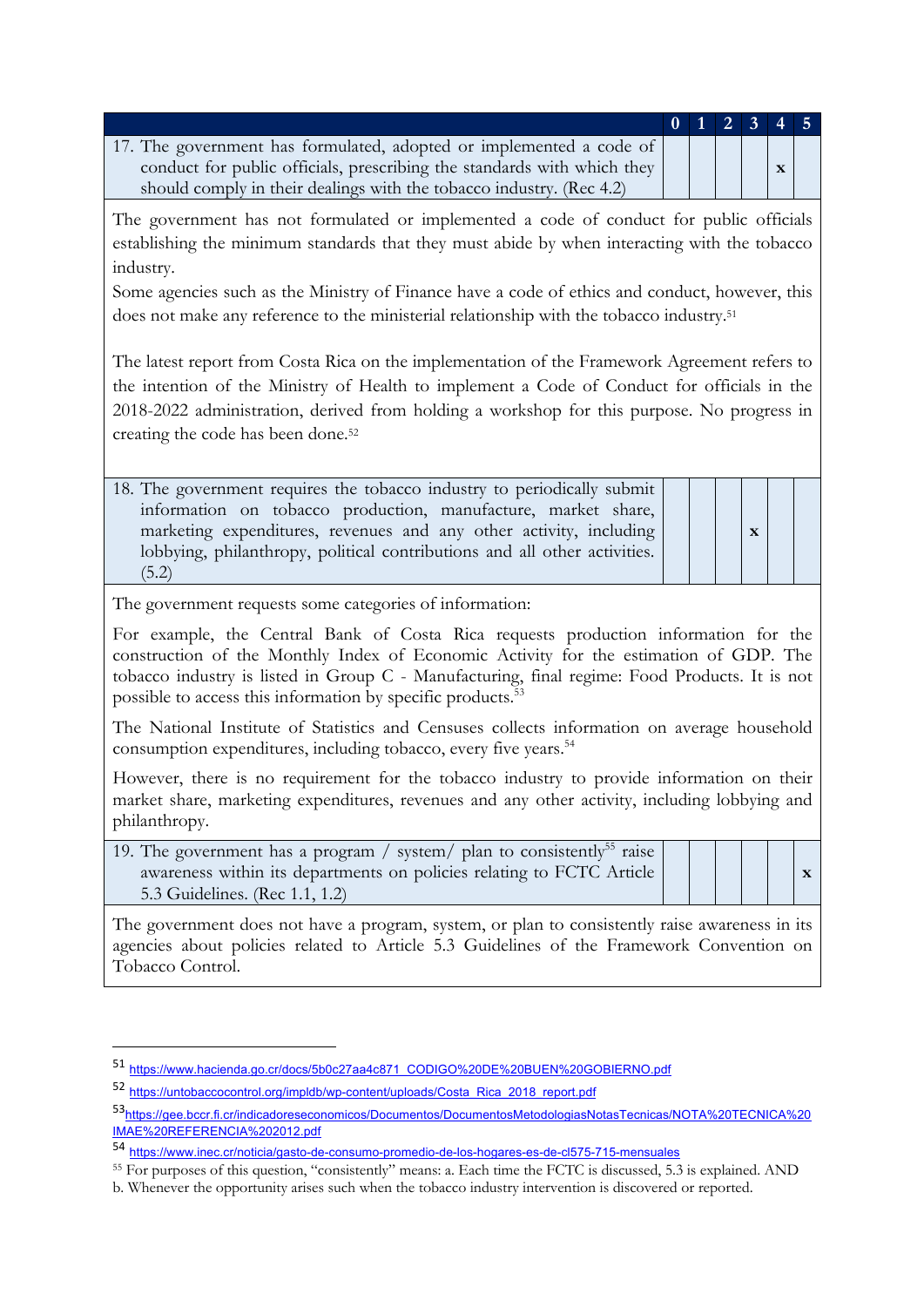| 20. The government has put in place a policy to disallow the acceptance of<br>all forms of contributions/ gifts from the tobacco industry (monetary<br>or otherwise) including offers of assistance, policy drafts, or study visit<br>invitations given or offered to the government, its agencies, officials |  |  |  |  |  |
|---------------------------------------------------------------------------------------------------------------------------------------------------------------------------------------------------------------------------------------------------------------------------------------------------------------|--|--|--|--|--|
| and their relatives. (3.4)                                                                                                                                                                                                                                                                                    |  |  |  |  |  |
| The government has not established a policy to reject acceptance of any form of contribution or                                                                                                                                                                                                               |  |  |  |  |  |

gift from the tobacco industry (monetary or otherwise), including offers of assistance, proposals for laws or policies, invitations to academic activities offered to the central government, their dependencies, officials or their relatives.

**TOTAL 49**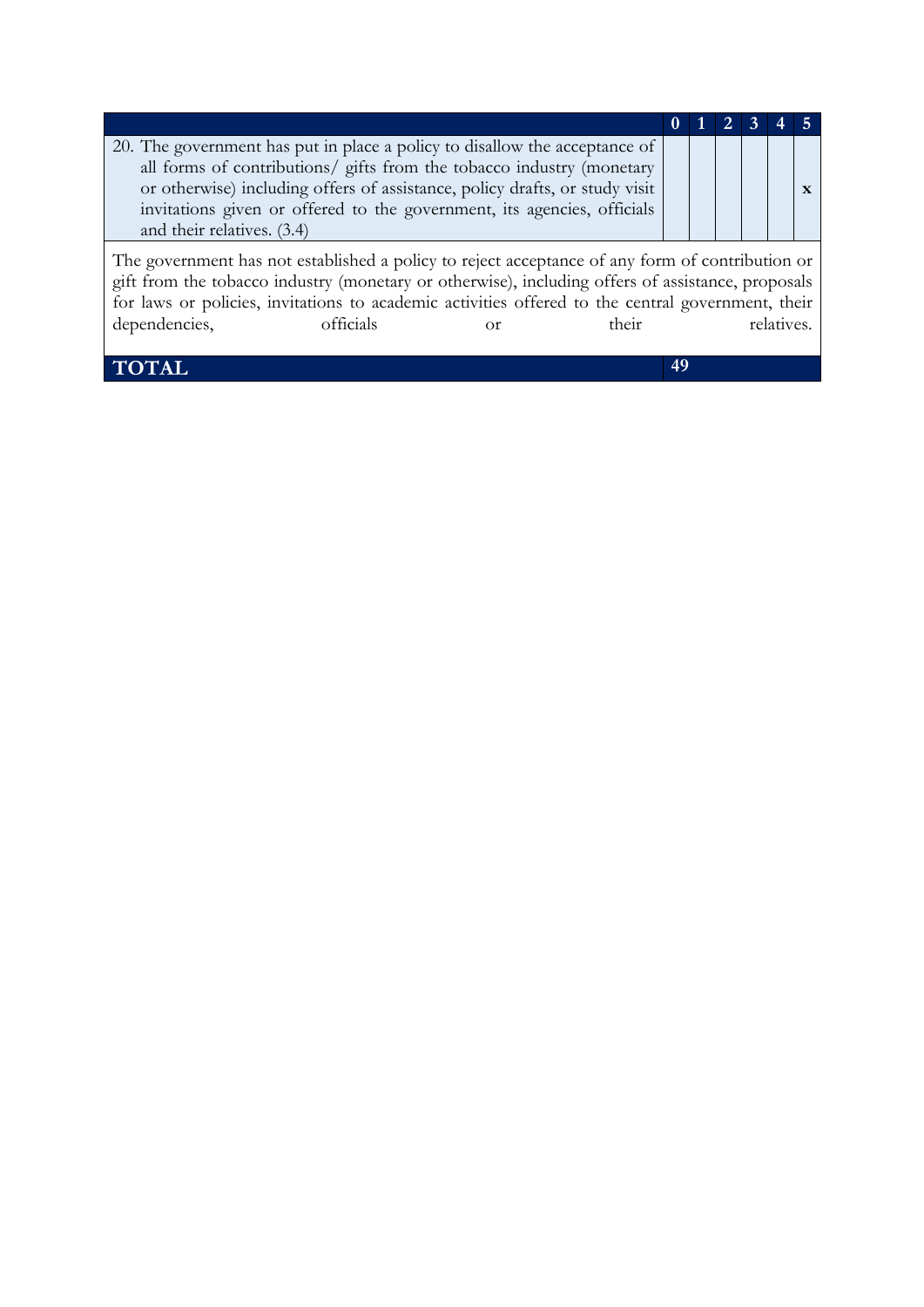# **ANNEX A: SOURCES OF INFORMATION**

# I. TOBACCO INDUSTRY ACTIVITY

# 1. Tobacco Industry Information

| Company                                                              | Top 5 Transnational Tobacco   Sources other than SEATCA Report |
|----------------------------------------------------------------------|----------------------------------------------------------------|
| Philip Morris International                                          | https://www.pmi.com/markets/costa-rica/es                      |
| British American Tobacco Central   http://www.batcentralamerica.com/ |                                                                |
| América                                                              |                                                                |

## LOCAL TOBACCO COMPANIES

| Top<br>5       | Market        | Source                                                                            |
|----------------|---------------|-----------------------------------------------------------------------------------|
| Local          | Share         |                                                                                   |
| Tobacco        | and           |                                                                                   |
| Company        | <b>Brands</b> |                                                                                   |
| Tabacaler      | Derby,        | https://www.nacion.com/economia/negocios/filial-de-philip-morris-<br>Acquisition: |
| a              | Marlbo        | adquiere-100-de/CTXTONJS65G6TBLVSRALZBD5IM/story/                                 |
| Costarric      | ro,           |                                                                                   |
| S.<br>ense,    | L&M           |                                                                                   |
| А.             |               |                                                                                   |
| (Owned         |               |                                                                                   |
| $100%$ by      |               |                                                                                   |
| <b>PMI</b>     |               |                                                                                   |
| since          |               |                                                                                   |
| April          |               |                                                                                   |
| 2018           |               |                                                                                   |
| Mendiola       | Derby,        | https://www.nacion.com/economia/negocios/filial-de-philip-morris-                 |
| &              | Marlbo        | adquiere-100-de/CTXTONJS65G6TBLVSRALZBD5IM/story/                                 |
| Compañí        | ro,           |                                                                                   |
| a, S. A.       | L&M           |                                                                                   |
| (Owned         |               |                                                                                   |
| $100%$ by      |               |                                                                                   |
| PMI            |               |                                                                                   |
| since          |               |                                                                                   |
| 1975)          |               |                                                                                   |
| <b>British</b> | Kool,         | http://www.batcentralamerica.com/group/sites/BAT_AX9FAB.nsf/                      |
| American       | Lucky         | vwPagesWebLive/DO9T5KFL                                                           |
| Tobacco        | Strike,       |                                                                                   |
| Central        | Pall          |                                                                                   |
| América        | Mall,         |                                                                                   |
|                | Rex,          |                                                                                   |
|                | Vicero        |                                                                                   |
|                | V             |                                                                                   |
|                | The           | "The market is dominated by PMI and BAT affiliates: Tabacalera                    |
|                | three         | Costarricense, a subsidiary of PMI, and BAT Central America with a                |
|                | compa         | 100% combined market share."                                                      |
|                | nies          | http://documentos.bancomundial.org/curated/es/875941561129314                     |
|                | share         | 789/pdf/Costa-Rica-Overview-of-Tobacco-Use-Tobacco-Control-                       |
|                | the           | Legislation-and-Taxation.pdf                                                      |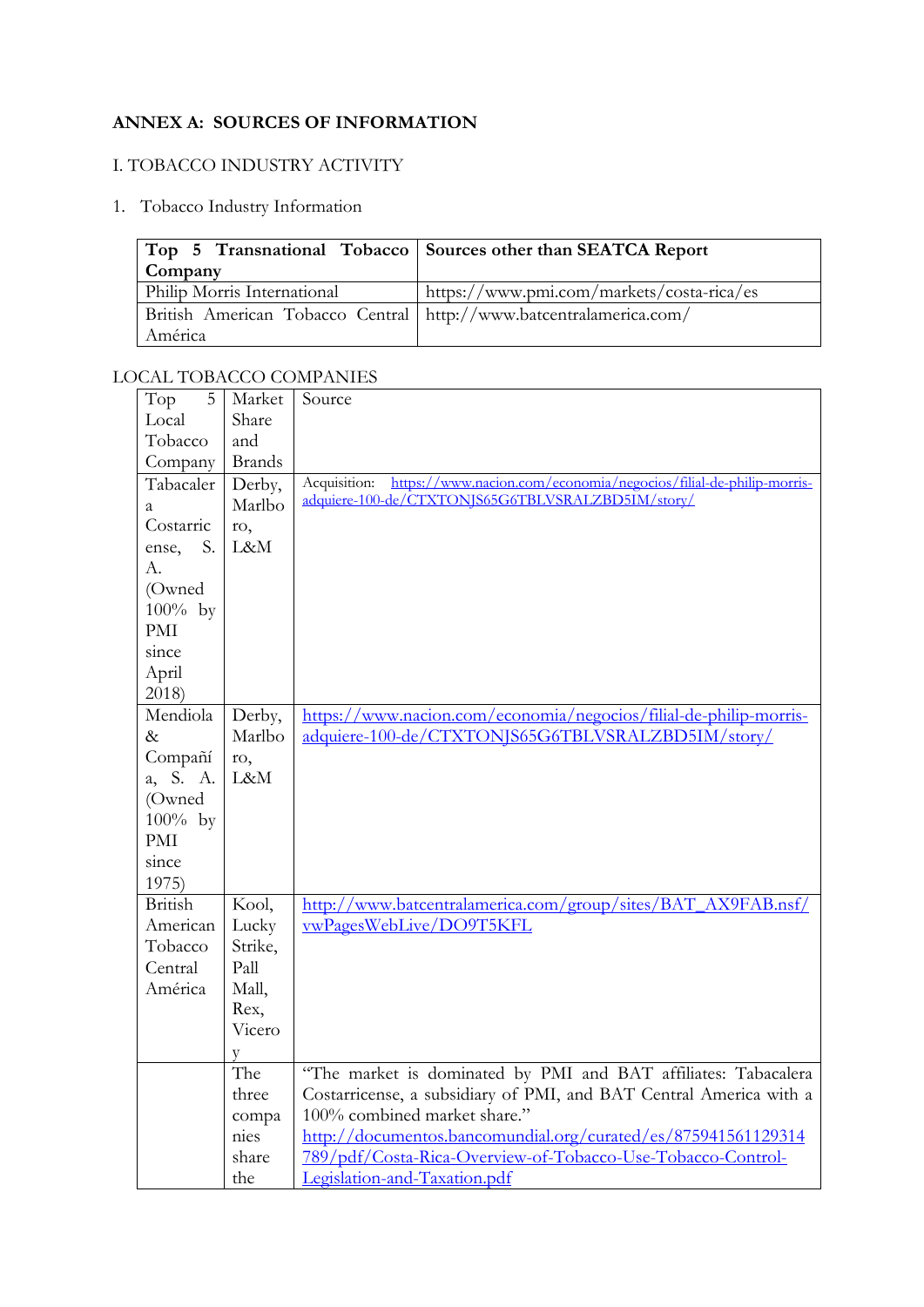| 100%                |  |
|---------------------|--|
| the<br>$\sim$<br>ΟÌ |  |
| market              |  |
|                     |  |

# TOBACCO FRONT GROUPS/THIRD PARTIES

| Top 5 Tobacco   Type (Front |             | Source                                     |
|-----------------------------|-------------|--------------------------------------------|
| Industry                    | Group/      |                                            |
| Representative              | Affiliate/  |                                            |
|                             | Individual) |                                            |
| AMCHAM                      |             |                                            |
| British                     |             |                                            |
| Cámara<br>de                | Afiliate    | https://www.nacion.com/opinion/foros/foro- |
| industrias<br>de            |             | infundadas-afirmaciones-de-figueres-       |
| Costa Rica                  |             | olsen/H7NBU7C2IZHMLGLWZWY34O3FZU/story/    |

#### a. News Sources

| Top 5 Newspaper/Dailies* | Type (Print/Online) |                           |
|--------------------------|---------------------|---------------------------|
| <b>CRHov</b>             | Online              | https://www.crhoy.com/    |
| Repretel                 | Online              | https://www.repretel.com/ |
| Delfino CR               | Online              | https://delfino.cr/       |
| Teletica                 | Online              | https://www.teletica.com/ |
| La Nación                | Print and online    | https://www.nacion.com/   |
|                          |                     |                           |

\*Basis of Ranking: O Circulation O Popularity O Others: Most visited News websites Ranking Authority/ies: https://www.alexa.com/topsites/countries/CR

| Agency           | Specify<br>if<br>more  | General Sources of Information/News<br>for each    |
|------------------|------------------------|----------------------------------------------------|
|                  | than one office is     | office                                             |
|                  | involved<br>this<br>in |                                                    |
|                  | function:              |                                                    |
| 1. Office of the |                        | https://www.presidencia.go.cr/                     |
| Chief            |                        |                                                    |
| Executive        |                        |                                                    |
| (Prime           |                        |                                                    |
| Minister/        |                        |                                                    |
| President)       |                        |                                                    |
| Members<br>οf    |                        |                                                    |
| Royalty          |                        |                                                    |
| Cabinet<br>2.    | Asamblea               | http://www.asamblea.go.cr/SitePages/Inicio.aspx    |
| and/or           | Nacional               |                                                    |
| National         |                        |                                                    |
| Assembly         |                        |                                                    |
| (Policy makers)  |                        |                                                    |
| 3. Agriculture / | Oficina<br>de          | https://www.ministeriodesalud.go.cr/index.php/ley- |
| National         | regulación<br>de       | antitabaco                                         |
| Tobacco Board    | tabaco                 |                                                    |
| 4. Customs       | Servicio<br>Nacional   | https://www.hacienda.go.cr/contenido/284-          |

b. Government Agencies (Refer also to Annex A)